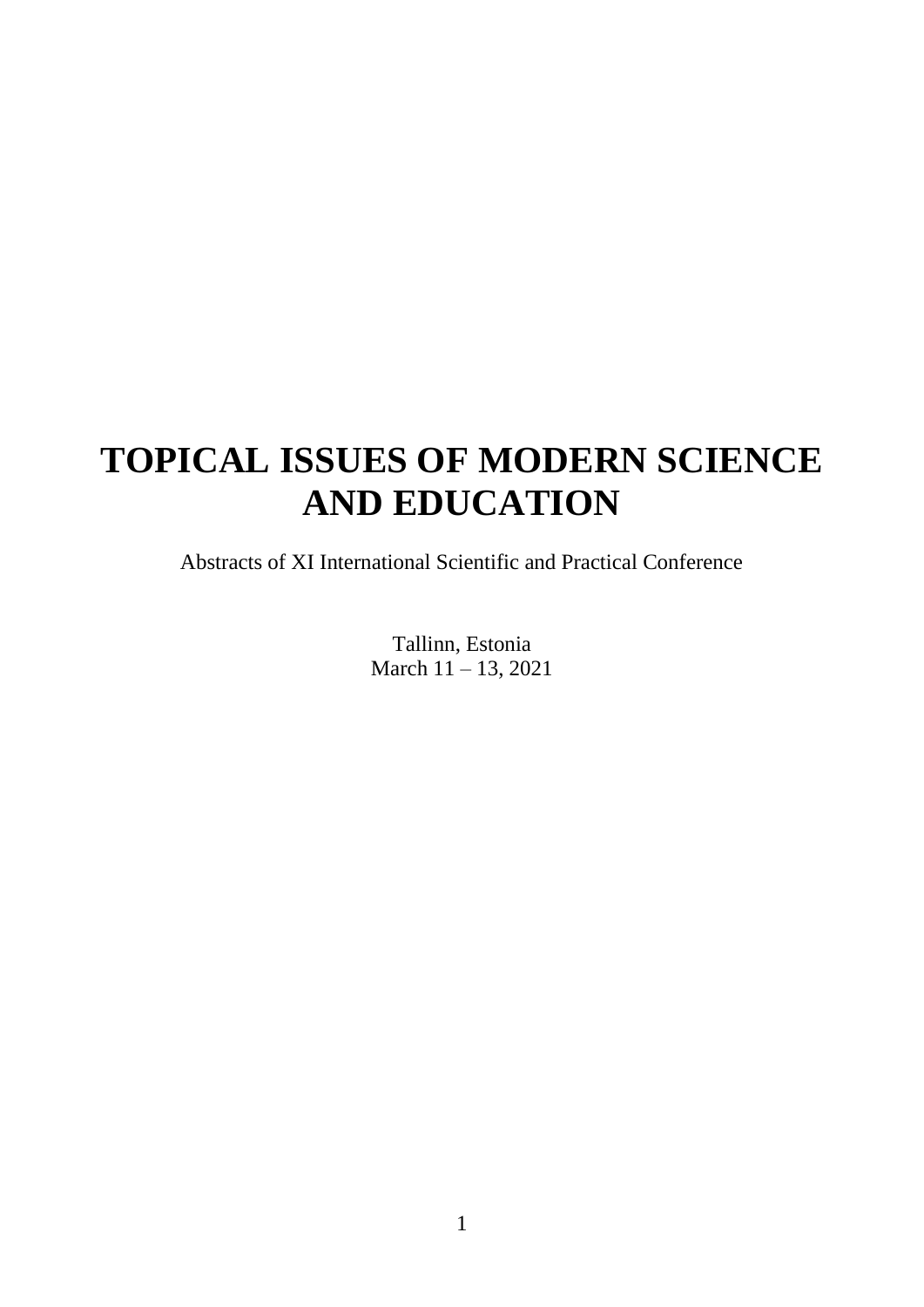### Library of Congress Cataloging-in-Publication Data

#### UDC 01.1

The XI International Science Conference «Topical issues of modern science and education», March  $11 - 13$ , 2021, Tallinn, Estonia. 248 p.

#### ISBN - 978-1-63732-132-4 DOI - 10.46299/ISG.2021.I.XI

#### EDITORIAL BOARD

| Pluzhnik Elena        | Professor of the Department of Criminal Law and Criminology<br>Odessa State University of Internal Affairs Candidate of Law,<br><b>Associate Professor</b>                                                                                                                                                       |
|-----------------------|------------------------------------------------------------------------------------------------------------------------------------------------------------------------------------------------------------------------------------------------------------------------------------------------------------------|
| Liubchych Anna        | Scientific and Research Institute of Providing Legal Framework for<br>the Innovative Development National Academy of Law Sciences of<br>Ukraine, Kharkiv, Ukraine, Scientific secretary of Institute                                                                                                             |
| Liudmyla Polyvana     | Department of Accounting and Auditing Kharkiv<br>National Technical University of Agriculture named after Petr<br>Vasilenko, Ukraine                                                                                                                                                                             |
| Mushenyk Iryna        | Candidate of Economic Sciences, Associate Professor of<br>Mathematical Disciplines, Informatics and Modeling. Podolsk State<br><b>Agrarian Technical University</b>                                                                                                                                              |
| Oleksandra Kovalevska | Dnipropetrovsk State University of Internal Affairs<br>Dnipro, Ukraine                                                                                                                                                                                                                                           |
| Prudka Liudmyla       | Odessa State University of Internal Affairs,<br>Associate Professor of Criminology and Psychology Department                                                                                                                                                                                                     |
| Slabkyi Hennadii      | Doctor of Medical Sciences, Head of the Department of Health<br>Sciences, Uzhhorod National University.                                                                                                                                                                                                          |
| Marchenko Dmytro      | Ph.D. in Machine Friction and Wear (Tribology), Associate<br>Professor of Department of Tractors and Agricultural Machines,<br>Maintenance and Servicing, Lecturer, Deputy dean on academic<br>affairs of Engineering and Energy Faculty of Mykolayiv National<br>Agrarian University (MNAU), Mykolayiv, Ukraine |
| Harchenko Roman       | Candidate of Technical Sciences, specialty 05.22.20 -<br>operation and repair of vehicles.                                                                                                                                                                                                                       |
| Belei Svitlana        | Ph.D. (Economics), specialty: 08.00.04 "Economics and<br>management of enterprises (by type of economic activity)"                                                                                                                                                                                               |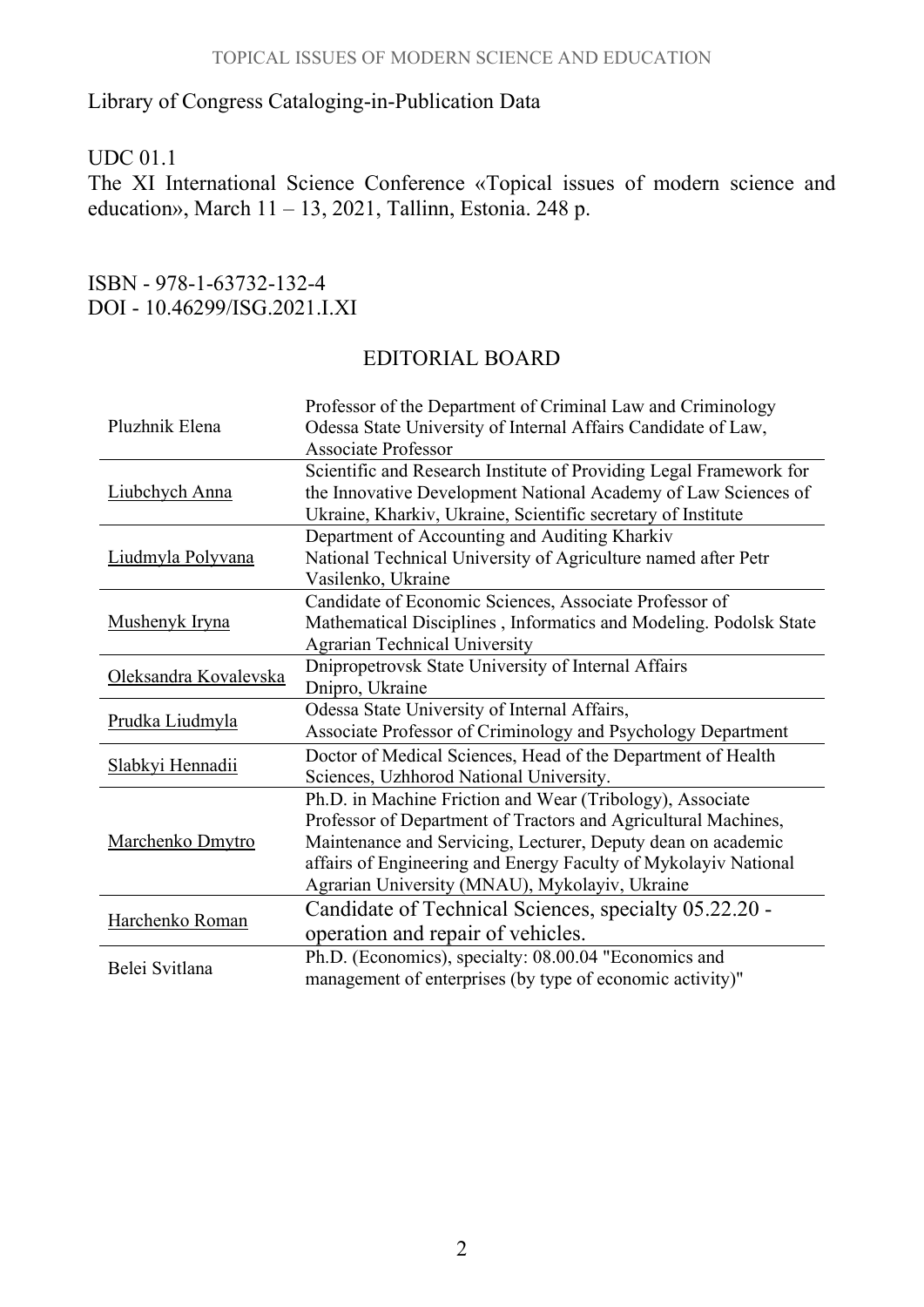# TABLE OF CONTENTS

| <b>AGRICULTURAL SCIENCES</b> |                                                                                                            |    |  |
|------------------------------|------------------------------------------------------------------------------------------------------------|----|--|
| 1.                           | Hrynevych N., Zharchynska V.                                                                               | 10 |  |
|                              | POLYMERASE CHAIN REACTION AND ITS APPLICATION IN<br><b>AQUACULTURE</b>                                     |    |  |
| 2.                           | Господаренко Г.М., Любич В.В., Калантир В.В.                                                               | 12 |  |
|                              | УДОБРЕННЯ ПШЕНИЦІ ТВЕРДОЇ ОЗИМОЇ                                                                           |    |  |
| 3.                           | Станкевич С.В.                                                                                             | 16 |  |
|                              | ПАСМО ЛЬОНУ (MYCOSPHAERELLA LINICOLA NAUMOV)<br><b>B YKPAÏHI</b>                                           |    |  |
|                              | ARCHITECTURE, CONSTRUCTION                                                                                 |    |  |
| 4.                           | Солнцев А.Г., Усачова О.Ю., Богданова Л.О.                                                                 | 20 |  |
|                              | НЕГАТИВНИЙ ВПЛИВ ТА РОЗВИТОК ТРАНСПОРТУ В<br>ФОРМУВАННІ АРХІТЕКТУРНО-ПРОСТОРОВОЇ СТРУКТУРИ<br><b>MICTA</b> |    |  |
|                              | <b>ART HISTORY</b>                                                                                         |    |  |
| 5.                           | Koniukhov S.                                                                                               | 23 |  |
|                              | THE PECULIARITIES OF SUCCESSFUL CAPITALIZATION<br>AND MUSEUM SPACE REVIVAL                                 |    |  |
| <b>BIOLOGICAL SCIENCES</b>   |                                                                                                            |    |  |
| 6.                           | Курбатова І.М., Захаренко М.О., Чепіль Л.В.                                                                | 26 |  |
|                              | ЕКОЛОГІЧНА ОЦІНКА ПРИ БІОІНДИКАЦІЇ ВОДОЙМ                                                                  |    |  |
|                              | <b>ECONOMIC SCIENCES</b>                                                                                   |    |  |
| 7.                           | Yanyshyn Y., Markiv G.                                                                                     | 29 |  |
|                              | THE NEED FOR A TERRITORIAL ORGANIZATION OF<br><b>DIGITAL BANKING</b>                                       |    |  |
| 8.                           | Борисова В.А., Поцелуєва Т.С.                                                                              | 32 |  |
|                              | ФОРМУВАННЯ ОПТИМАЛЬНОГО ЗАЛИШКУ ГРОШОВИХ<br>КОШТІВ СІЛЬСЬКОГОСПОДАРСЬКИХ ПІДПРИЄМСТВ                       |    |  |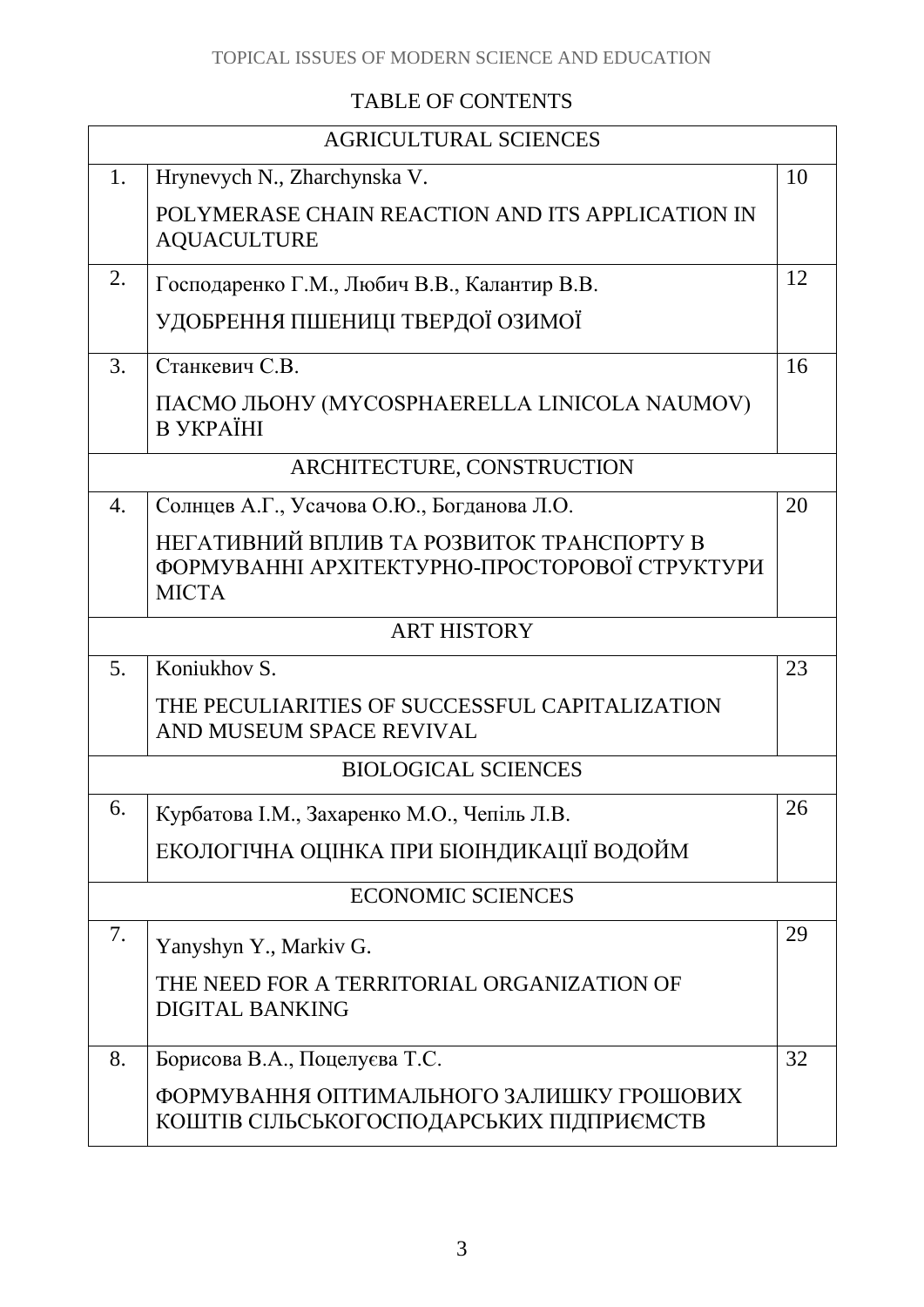| 9.                    | Борисова В.А., Козленко В.Р.                                                                     | 34 |
|-----------------------|--------------------------------------------------------------------------------------------------|----|
|                       | СИСТЕМА УПРАВЛІННЯ ЛОГІСТИЧНИМИ РИЗИКАМИ<br>ПІДПРИЄМСТВА                                         |    |
| 10.                   | Біланич Л.В.                                                                                     | 36 |
|                       | СУЧАСНІ ТЕНДЕНЦІЇ У ПРОЦЕСІ ПРОФЕСІЙНОЇ<br>ПІДГОТОВКИ МАЙБУТНІХ ФАХІВЦІВ ЕКОНОМІЧНОГО<br>ПРОФІЛЮ |    |
| 11.                   | Геєнко М.М., Завальний М.В.                                                                      | 41 |
|                       | РОЗРОБКА СТРАТЕГІЧНИХ НАПРЯМКІВ РОЗВИТКУ<br>ВЗАЄМОВІДНОСИН В СИСТЕМІ «ВЛАДА-БІЗНЕС-<br>ГРОМАДА»  |    |
| 12.                   | Трушкіна Н.В.                                                                                    | 43 |
|                       | АКТУАЛЬНІ ПРОБЛЕМИ ФУНКЦІОНУВАННЯ<br>ТРАНСПОРТНОЇ ІНФРАСТРУКТУРИ В ЕСТОНІЇ                       |    |
|                       | <b>GEOGRAPHICAL SCIENCE</b>                                                                      |    |
| 13.                   | Лабінська Г.М.                                                                                   | 48 |
|                       | АДАПТАЦІЯ ПРОСТОРУ У КРАЇНАХ ЄВРОПИ У КОНТЕКСТІ<br>ВИКЛИКІВ ПАНДЕМІЇ COVID-19                    |    |
|                       | <b>HISTORICAL SCIENCES</b>                                                                       |    |
| 14.                   | Автушенко І.Б., Автушенко О.С.                                                                   | 54 |
|                       | УТВЕРДЖЕННЯ ПОЛІТИЧНОЇ ЕТИКИ ЛІВОГО<br>РАДИКАЛІЗМУ В КУЛЬТУРНІЙ ТВОРЧОСТІ                        |    |
| 15.                   | Нікітенко К.В.                                                                                   | 59 |
|                       | ДО ПИТАННЯ ПРО МЕТОДИ, ОСОБЛИВОСТІ<br>ФІНАНСУВАННЯ І НАСЛІДКИ РАДЯНСЬКОЇ<br>ІНДУСТРІАЛІЗАЦІЇ     |    |
| <b>LEGAL SCIENCES</b> |                                                                                                  |    |
| 16.                   | Козирєва В.П., Мельниченко І.С.                                                                  | 65 |
|                       | ПРОВАДЖЕННЯ У СПРАВАХ ПРО ОСКАРЖЕННЯ РІШЕНЬ<br>ТРЕТЕЙСЬКИХ СУДІВ                                 |    |
| 17.                   | Миткаленна А.Ю., Хатнюк Н.С.                                                                     | 70 |
|                       | ПРАВОВЕ РЕГУЛЮВАННЯ ВІДНОСИН ІНТЕРНЕТ-<br>ТРЕЙДИНГУ ДОСВІД РЕГУЛЮВАННЯ РИНКУ FOREX               |    |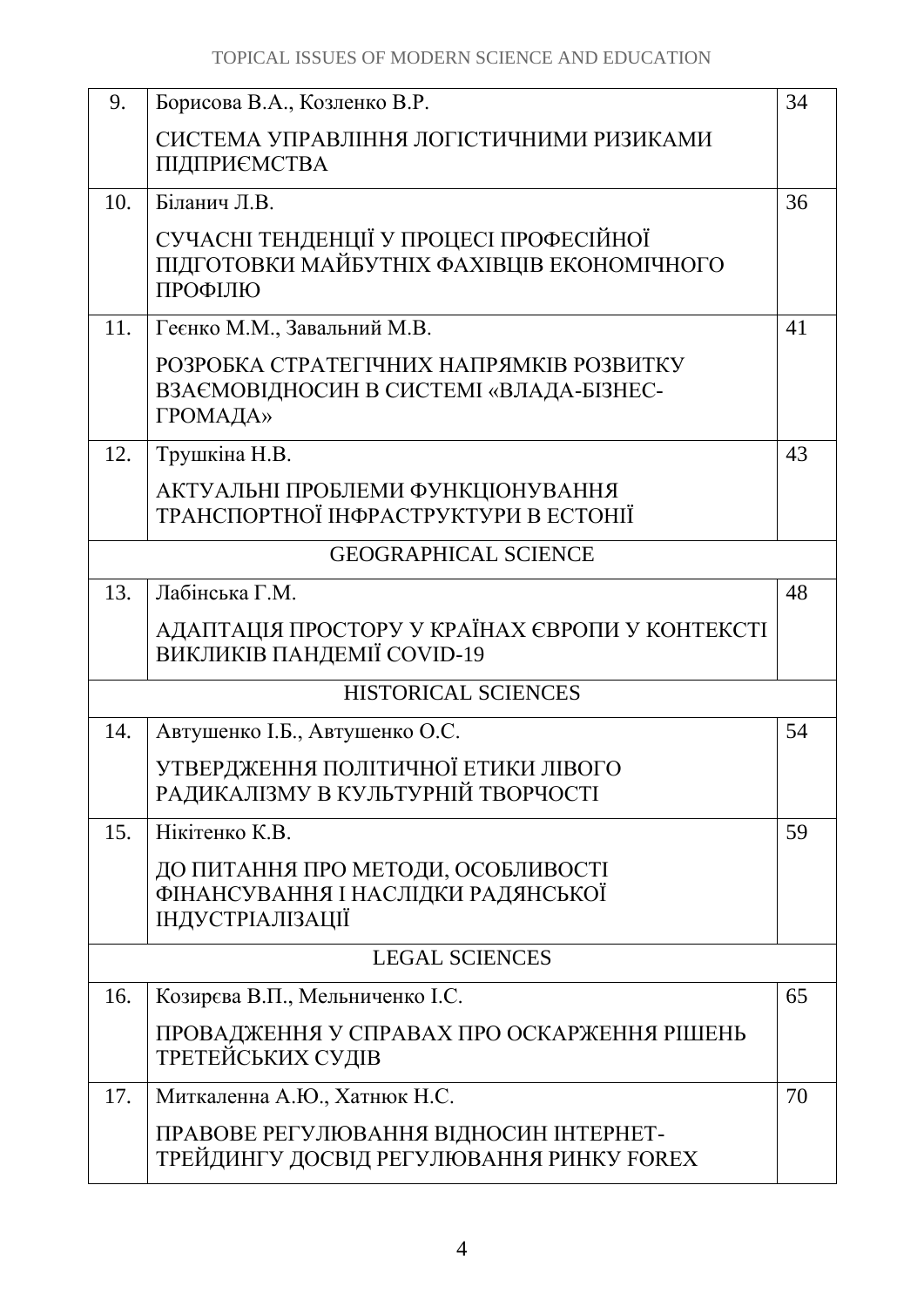| 18. | Савліва Н.О.                                                                                                                                                               | 74  |
|-----|----------------------------------------------------------------------------------------------------------------------------------------------------------------------------|-----|
|     | ДОВЕДЕННЯ ДО САМОГУБСТВА: ПРОБЛЕМИ<br>КРИМІНАЛЬНО-ПРАВОВОГО РЕГУЛЮВАННЯ                                                                                                    |     |
| 19. | Судак І.М., Попова Д.А.                                                                                                                                                    | 76  |
|     | ПЕРЕХІД ТРУДОВОГО ДОГОВОРУ В ЦИФРОВУ ПЛОЩИНУ                                                                                                                               |     |
|     | MANAGEMENT, MARKETING                                                                                                                                                      |     |
| 20. | Senyshyn O.                                                                                                                                                                | 78  |
|     | SCIENTIFIC APPROACHES TO UNDERSTANDING OF<br>PRODUCT COMPETITIVENESS MANAGEMENT SYSTEM                                                                                     |     |
|     | <b>MEDICAL SCIENCES</b>                                                                                                                                                    |     |
| 21. | Barannyk S., Barannik C., Shevtsov V.                                                                                                                                      | 83  |
|     | PROBLEME DER DIAGNOSE, BEHANDLUNG UND<br>PRÄVENTION URINÄRE DIATHESE                                                                                                       |     |
| 22. | Posternak H., Krivoruchko M., Posternak D.                                                                                                                                 | 87  |
|     | <b>BIOCHEMICAL MARKERS OF THE SERIOUSNESS OF</b><br><b>HYPOXIC-ISCHEMIC CNS DAMAGE IN NEWBORN</b>                                                                          |     |
| 23. | Shylava M., Dotsenko M., Valchuk I.                                                                                                                                        | 89  |
|     | AGE STRUCTURE OF HIV INFECTED PEOPLE MORTALITY IN<br><b>MINSK</b>                                                                                                          |     |
| 24. | Беліков О.Б., Сорохан М.М., Белікова Н.І.                                                                                                                                  | 93  |
|     | ДЕЯКІ ФІЗИКО-МЕХАНІЧНІ ВЛАСТИВОСТІ<br>САМОАДГЕЗИВНОГО І САМОПРОТРАВЛЮЮЧОГО<br>КОМПОЗИТУ ПОДВІЙНОЇ ФІКСАЦІЇ «МАХСЕМ ELITETM»<br>ЯК ФІКСУВАЛЬНОГО МАТЕРІАЛУ ТА ЙОГО АНАЛОГІВ |     |
| 25. | Козинець Г.П., Коваленко О.М., Циганков В.П.                                                                                                                               | 97  |
|     | ВИБІР ТАКТИКИ ЛІКУВАННЯ ОПІКІВ В ОСІБ ПОХИЛОГО<br>ТА СТАРЕЧОГО ВІКУ                                                                                                        |     |
| 26. | Трофимченко Т.С.                                                                                                                                                           | 100 |
|     | ПАРАМЕТРИЧНЕ ОЦІНЮВАННЯ ТЯЖКОСТІ СТАНУ І<br>ПРОГНОЗУВАННЯ НАСЛІДКІВ ПОШКОДЖЕНЬ ПРИ<br>ПОЛІТРАВМІ                                                                           |     |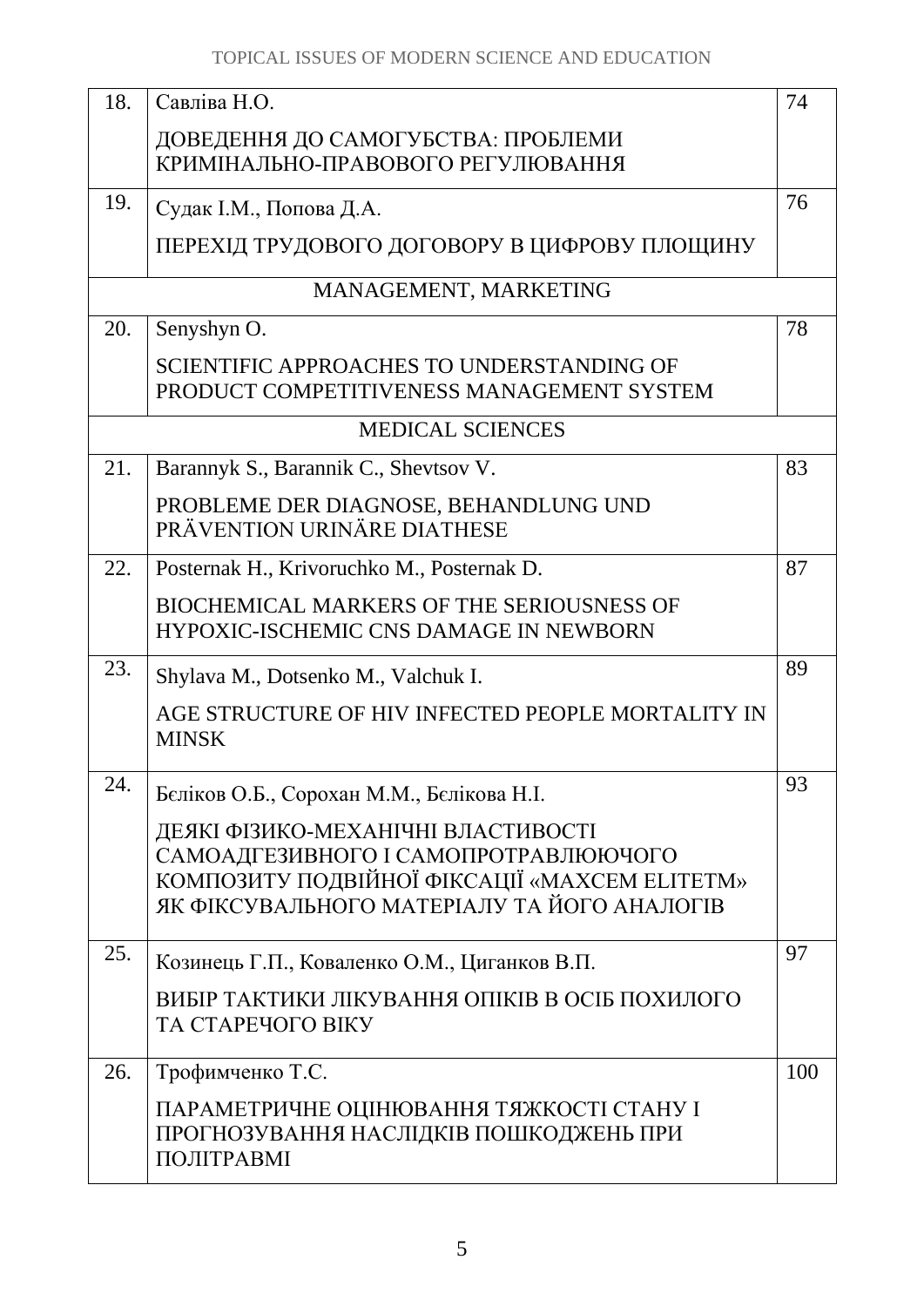| PEDAGOGICAL SCIENCES |                                                                                                                                               |     |
|----------------------|-----------------------------------------------------------------------------------------------------------------------------------------------|-----|
| 27.                  | Mishchenko O., Bezdetko N.                                                                                                                    | 105 |
|                      | MODERN TECHNOLOGIES AND OPPORTUNITIES FOR<br>INCREASING THE PROFESSIONAL LEVEL OF PHARMACY<br><b>SPECIALISTS DURING THE COVID-19 PANDEMIC</b> |     |
| 28.                  | Nozdrova O., Bartienieva I.                                                                                                                   | 107 |
|                      | FORMATION OF CREATIVE POTENTIAL OF THE FUTURE<br><b>TEACHER DURING THE INTERNSHIP IN CHILDREN'S</b><br><b>SUMMER HEALTH CAMPS</b>             |     |
| 29.                  | Soluianova G.                                                                                                                                 | 111 |
|                      | <b>CREATIVITY AT SCHOOL</b>                                                                                                                   |     |
| 30.                  | Асманська Л.К.                                                                                                                                | 114 |
|                      | ВИКОРИСТАННЯ СЕРВІСІВ ПРИ ДИСТАНЦІЙНОМУ<br>НАВЧАННІ ГЕОГРАФІЇ                                                                                 |     |
| 31.                  | Бойко Р.М.                                                                                                                                    | 118 |
|                      | ВИКОРИСТАННЯ СЕРВІСІВ WEB 2.0 В ОСВІТНІЙ<br>ДІЯЛЬНОСТІ З МЕТОЮ СОЦІАЛІЗАЦІЇ УЧНІВ                                                             |     |
| 32.                  | Галан О.М., Курчаба О.Є.                                                                                                                      | 122 |
|                      | ВИКОРИСТАННЯ ДЕБАТІВ У ВИКЛАДАННІ СУСПІЛЬНИХ<br>ДИСЦИПЛІН                                                                                     |     |
| 33.                  | Гаращенко Л.В.                                                                                                                                | 125 |
|                      | СТВОРЕННЯ ЗДОРОВ'ЯЗБЕРЕЖУВАЛЬНОГО СЕРЕДОВИЩА<br>В ЗАКЛАДАХ ДОШКІЛЬНОЇ ОСВІТИ: МЕТОДИЧНЕ<br><b>ВИРАЖЕННЯ</b>                                   |     |
| 34.                  | Горбатюк Р.М., Білан Н.М.                                                                                                                     | 129 |
|                      | ПРОЄКТНА РОБОТА ЯК ФОРМА ОРГАНІЗАЦІЇ<br>ІНШОМОВНОЇ ПІДГОТОВКИ МАЙБУТНІХ ІНЖЕНЕРІВ-<br>ЕНЕРГЕТИКІВ                                             |     |
| 35.                  | Дядиченко Е.А.                                                                                                                                | 132 |
|                      | ЦИФРОВЫЕ ТЕХНОЛОГИИ ДЛЯ ПОВЫШЕНИЯ КАЧЕСТВА<br><b>ОБРАЗОВАНИЯ</b>                                                                              |     |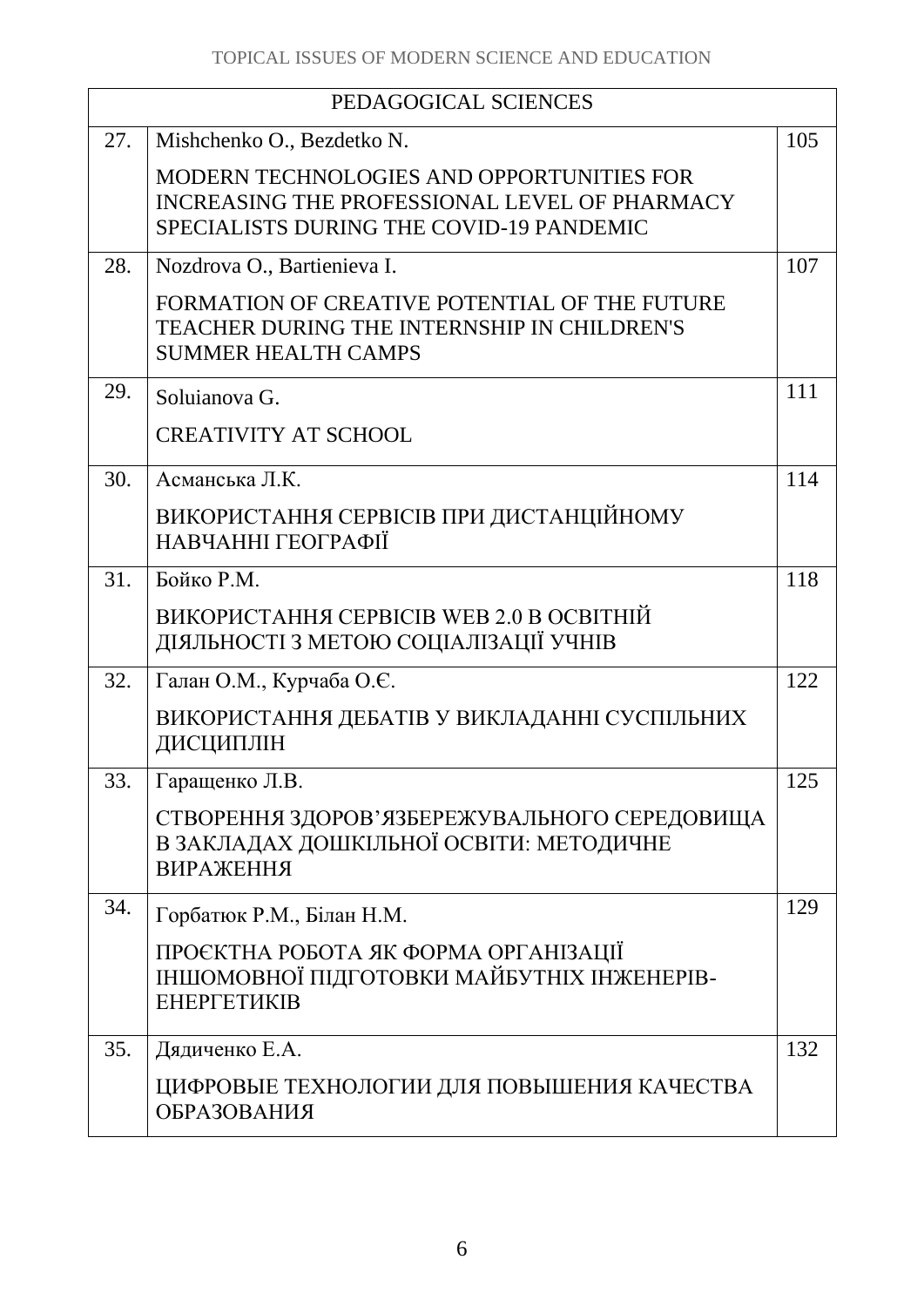| 36. | Карпич I.O.                                                                                                                                                                                       | 136 |
|-----|---------------------------------------------------------------------------------------------------------------------------------------------------------------------------------------------------|-----|
|     | СОЦІАЛЬНА РОБОТА З ПРОФІЛАКТИКИ НЕГАТИВНИХ<br>ЯВИЩ У МОЛОДІЖНОМУ СЕРЕДОВИЩІ                                                                                                                       |     |
| 37. | Моргай Л.А.                                                                                                                                                                                       | 139 |
|     | ЗНАЧЕННЯ СОЦІАЛЬНОГО ПАКЕТА НА ПІДПРИЄМСТВІ                                                                                                                                                       |     |
| 38. | Передерій О.Л.                                                                                                                                                                                    | 142 |
|     | ОСОБЛИВОСТІ РОЗВИТКУ ЕМОЦІЙНОГО ІНТЕЛЕКТУ<br>ДІТЕЙ ДОШКІЛЬНОГО ВІКУ                                                                                                                               |     |
| 39. | Поліщук В.В., Гордієнко О.І., Волківський М.В.                                                                                                                                                    | 145 |
|     | ОРГАНІЗАЦІЯ ФІЗИЧНОЇ КУЛЬТУРИ УЧНІВ В<br>ПОЗАКЛАСНІЙ ДІЯЛЬНОСТІ ЗАГАЛЬНООСВІТНЬОЇ<br>ШКОЛИ                                                                                                        |     |
| 40. | Сухорська Н.І.                                                                                                                                                                                    | 151 |
|     | ВИКЛИКИ СУЧАСНІЙ СИСТЕМІ ОСВІТИ В УМОВАХ<br>ВСЕСВІТНЬОЇ ПАНДЕМІЇ COVID 19. ЗАЛУЧЕННЯ ІНТЕРНЕТ<br>РЕСУРСІВ ТА ІНШІ АСПЕКТИ ДИСТАНЦІЙНОГО ТА<br>ЗМІШАНОГО ВИКЛАДАННЯ ІНОЗЕМНОЇ (ІСПАНСЬКОЇ)<br>МОВИ |     |
| 41. | Чалій Л., Мамчур С., Бутенко Т.                                                                                                                                                                   | 154 |
|     | ОБГРУНТУВАННЯ МЕТОДІВ, ВИКОРИСТАНИХ У<br>ПІДГОТОВЦІ МАЙБУТНІХ УЧИТЕЛІВ ФІЗИЧНОЇ КУЛЬТУРИ<br>ДО ОРГАНІЗАЦІЇ ПОЗАКЛАСНОЇ РОБОТИ З ТУРИЗМУ                                                           |     |
| 42. | Шашкенова А.Ж., Жолмаганбетова Д.К., Дахбай Б.Д.                                                                                                                                                  | 158 |
|     | ЖАҺАНДАНУ КОНТЕКСІНДЕГІ ИНКЛЮЗИВТІ БІЛІМ БЕРУ                                                                                                                                                     |     |
| 43. | Шепітько В.І., Борута Н.В., Стецук Є.В.                                                                                                                                                           | 164 |
|     | ДИСТАНЦІЙНА ОСВІТА НАУКОВО-ПЕДАГОГІЧНИХ<br>ПРАЦІВНИКІВ ЗАБЕЗПЕЧУЄ ІННОВАЦІЙНІ<br>НОВОВВЕДЕННЯ В СИСТЕМІ ОСВІТИ                                                                                    |     |
| 44. | Шумило М.Ю.                                                                                                                                                                                       | 167 |
|     | ПІДГОТОВКА ЛІКАРІВ-ІНТЕРНІВ В УМОВАХ<br>РЕФОРМУВАННЯ СИСТЕМИ ОХОРОНИ ЗДОРОВ'Я<br><b>УКРАЇНИ</b>                                                                                                   |     |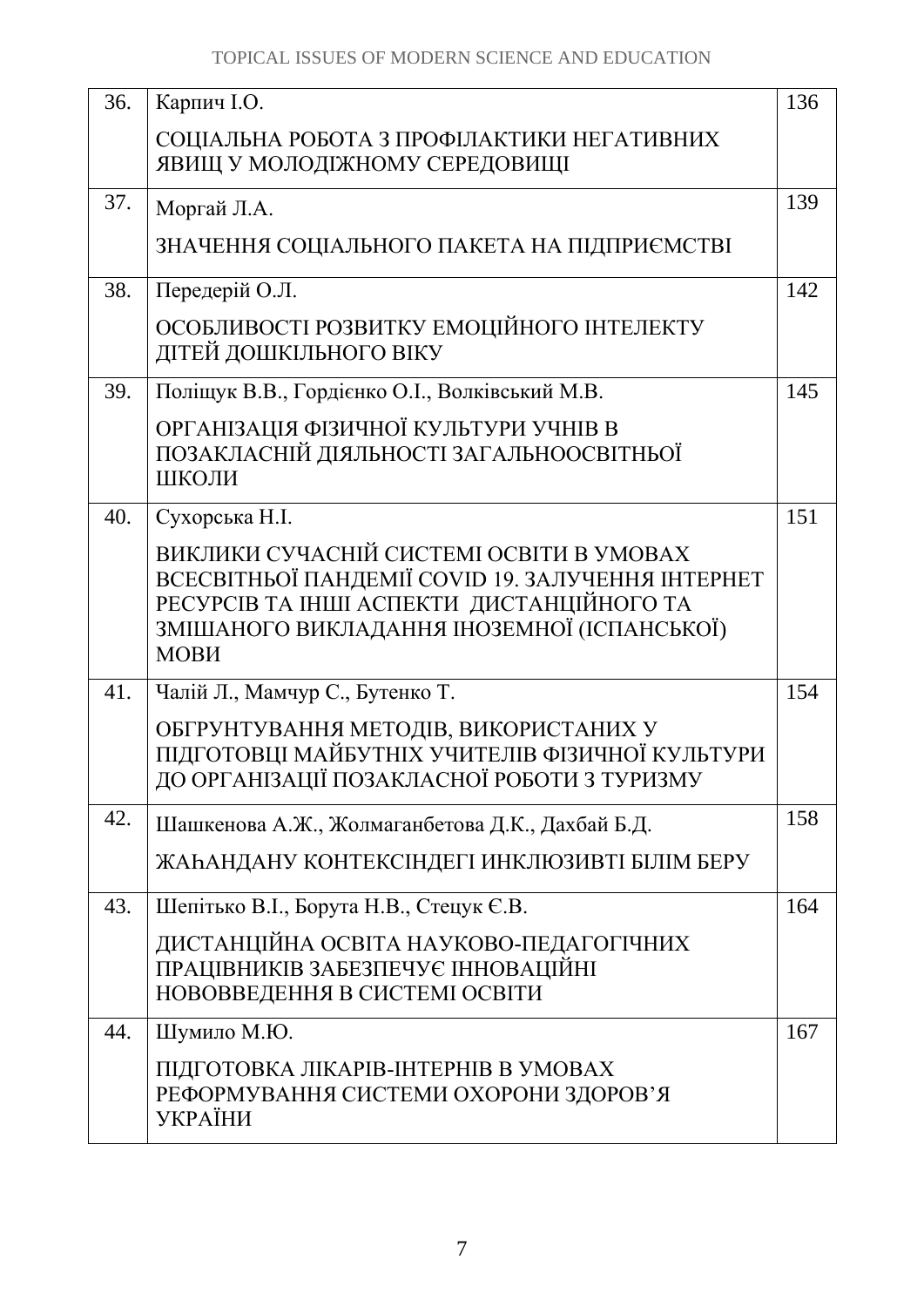| 45. | Ярошенко О.М.                                                                                 | 170 |  |
|-----|-----------------------------------------------------------------------------------------------|-----|--|
|     | МУЗИЧНА ДРАМАТУРГІЯ ЯК ЧИННИК ДИНАМІЧНОГО<br>РОЗВИТКУ МУЗИЧНОГО ТВОРУ                         |     |  |
|     | PHARMACEUTICAL SCIENCES                                                                       |     |  |
| 46. | Козирєва О.В., Коляда Т.А., Сагайдак-Нікітюк Р.В.                                             | 174 |  |
|     | ПРАВОВЕ РЕГУЛЮВАННЯ ОСВІТНЬОЇ ДІЯЛЬНОСТІ У<br><b><i><u>DAPMALII</u></i></b>                   |     |  |
|     | PHILOLOGICAL SCIENCES                                                                         |     |  |
| 47. | Zahorodnia O., Korobova I.                                                                    | 181 |  |
|     | <b>BLENDED LEARNING AT HIGHER EDUCATIONAL</b><br>ESTABLISHMENTS: ADVANTAGES AND DISADVANTAGES |     |  |
| 48. | Білик Я.С., Лісовий М.І.                                                                      | 185 |  |
|     | СТОРІНКА З ЖИТТЯ ЕЖЕНА СЮ                                                                     |     |  |
| 49. | Киселевич І.В.                                                                                | 189 |  |
|     | ФОРМУВАННЯ МОВИ ФАХІВЦЯ ЗА ДОПОМОГОЮ<br>КОМБІНАТОРНОГО СЛОВНИКА                               |     |  |
| 50. | Краснопеева А.А.                                                                              | 192 |  |
|     | ПОЭТИКА НОВОГОДНИХ РАССКАЗОВ А. П. ЧЕХОВА                                                     |     |  |
| 51. | Матвіяс О., Базиляк Н., Будзин В.                                                             | 196 |  |
|     | ТЕРМІНОЛОГІЗАЦІЯ ЗАГАЛЬНОВЖИВАНОЇ ЛЕКСИКИ (НА<br>ПРИКЛАДІ ТЕРМІНОСИСТЕМИ ГАЛУЗІ ТУРИЗМУ)      |     |  |
|     | PHYSICAL AND MATHEMATICAL SCIENCES                                                            |     |  |
| 52. | Колодяжний В.М., Плєхова Г.А., Кочуєва З.А.                                                   | 200 |  |
|     | СТВОРЕННЯ МОБІЛЬНОГО ДОДАТКУ В ТРАНСПОРТНИХ<br><b>CHCTEMAX</b>                                |     |  |
| 53. | Купріянчук В.М., Будник М.М.                                                                  | 202 |  |
|     | МЕТОД ФЛУОРЕСЦЕНТНОЇ ВІЗУАЛІЗАЦІЇ<br>НАНОЧАСТИНОК В ТІЛІ ЛАБОРАТОРНИХ ТВАРИН<br>(ОГЛЯД)       |     |  |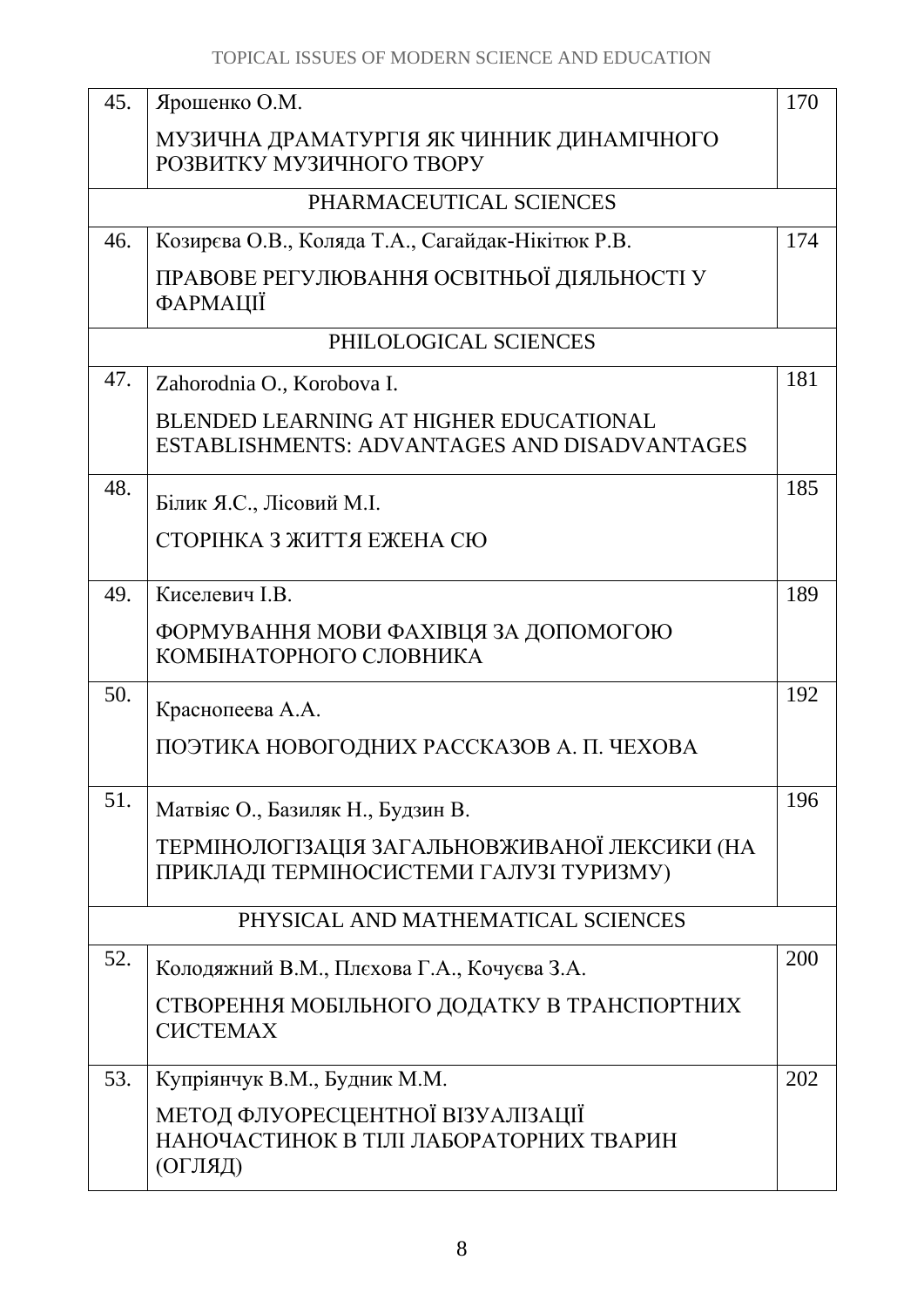| POLITICAL SCIENCE |                                                                                                                                             |     |
|-------------------|---------------------------------------------------------------------------------------------------------------------------------------------|-----|
| 54.               | Shubitidze V., Davitashvili O.                                                                                                              | 207 |
|                   | PANDEMIC POLITICAL SCIENCE AND CORONAPOLITICS                                                                                               |     |
|                   | PSYCHOLOGICAL SCIENCES                                                                                                                      |     |
| 55.               | Bocheliuk V., Gaivoronska T.                                                                                                                | 209 |
|                   | BASICS OF PSYCHODIAGNOSTIC TOOLS FOR STUDYING<br>FEATURES OF SELF-ACTUALIZATION OF PSYCHOLOGISTS<br>IN THE PROCESS OF PROFESSIONAL TRAINING |     |
| 56.               | Panov M., Netrebenko M.                                                                                                                     | 212 |
|                   | PSYCHOLOGICAL CORRECTION OF AGGRESSIVENESS OF<br>ADOLESCENTS WITH CHILDHOOD CEREBRAL PALSY                                                  |     |
| 57.               | Пономарьова В.Л., Захарченко В.В.                                                                                                           | 216 |
|                   | РОЛЬ ІГРОВИХ ТЕХНОЛОГІЙ У ПРОФІЛАКТИКИ<br>НЕГАТИВНИХ ЕМОЦІЙНИХ СТАНІВ ДОШКІЛЬНЯТ                                                            |     |
| 58.               | Примак Ю.В.                                                                                                                                 | 222 |
|                   | ДИНАМІКА ВЗАЄМИН В БАТЬКІВСЬКО-ДИТЯЧІЙ<br>ПІДСИСТЕМІ ЯК ІНДИКАТОР ПСИХОЛОГІЧНОЇ БЕЗПЕКИ В<br>CIM'Ï                                          |     |
|                   | <b>TECHNICAL SCIENCES</b>                                                                                                                   |     |
| 59.               | Жумабоева М.Б.К., Бояркина О.В.                                                                                                             | 227 |
|                   | ОСОБЕННОСТИ ЭКСПЛУАТАЦИИ КРУПНЫХ НЕФТЯНЫХ И<br>ГАЗОВЫХ ПРОМЫСЛОВ УЗБЕКИСТАНА                                                                |     |
| 60.               | Зинченко А.В., Хоменко А.Н., Федорова Н.В.                                                                                                  | 233 |
|                   | АНАЛИЗ "ИНТЕРНЕТ ВЕЩЕЙ" И СФЕРЫ ЕГО<br><b>ПРИМЕНЕНИЯ</b>                                                                                    |     |
| 61.               | Москаленко А.О., Івко С.О., Погорілий В.С.                                                                                                  | 237 |
|                   | ЕЛЕКТРОННИЙ НАВЧАЛЬНО-МЕТОДИЧНИЙ КОМПЛЕКС<br>ДИСЦИПЛІНИ «БАЗИ ДАНИХ»                                                                        |     |
| 62.               | Немченко О.В.                                                                                                                               | 241 |
|                   | ЕКОЛОГІЧНА ОЦІНКА ПРОЦЕСУ СТИМУЛЯЦІЇ<br>ГАЗОПЕРСПЕКТИВНОГО РОДОВИЩА                                                                         |     |
| 63.               | Сікуліна А.Ю., Сидоренко О.М.                                                                                                               | 244 |
|                   | ЯК ПІДВИЩИТИ ЕФЕКТИВНІСТЬ КОНТРОЛЮ І НАГЛЯДУ У<br>СФЕРІ ОХОРОНИ АТМОСФЕРНОГО ПОВІТРЯ                                                        |     |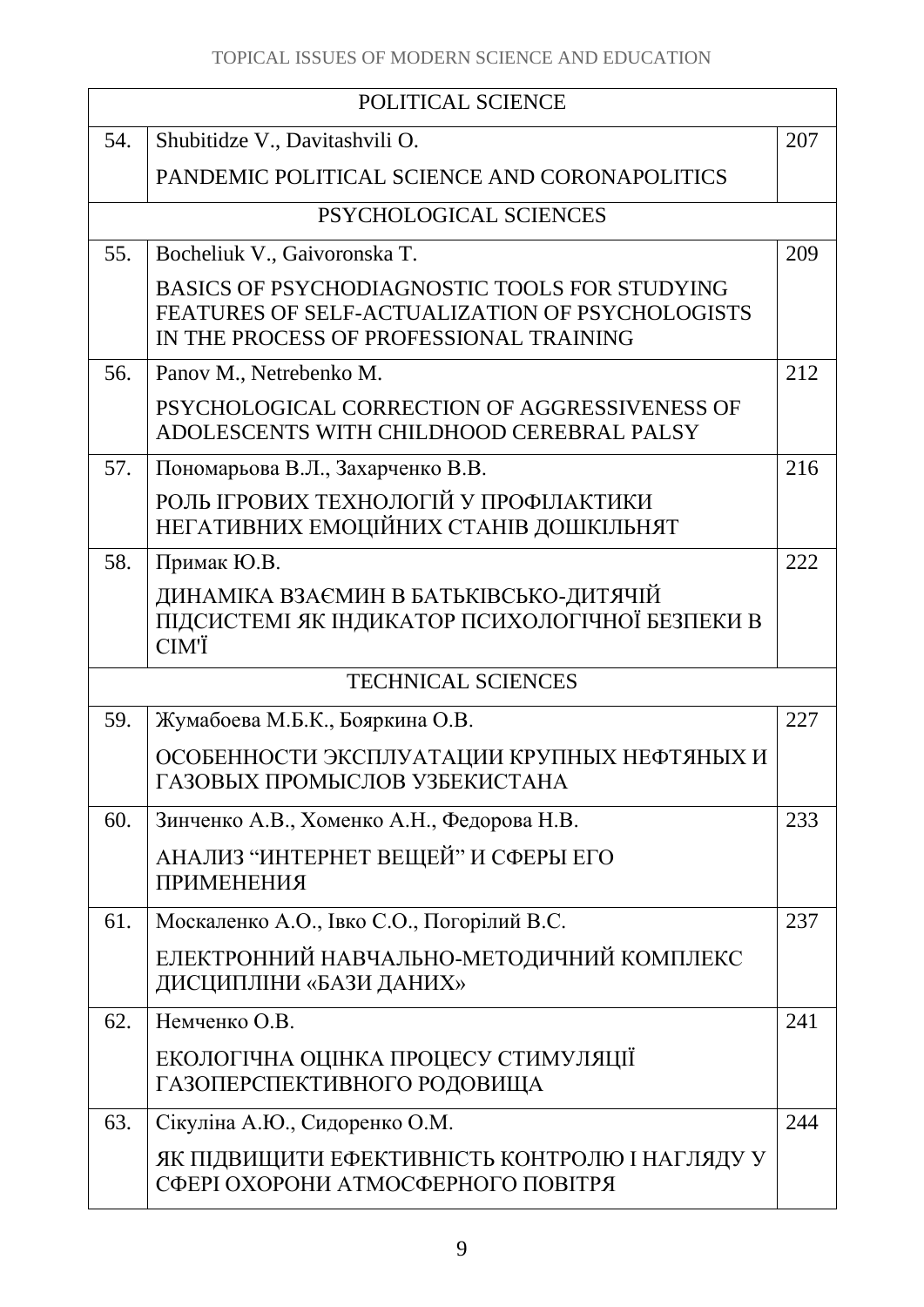# **СТВОРЕННЯ ЗДОРОВ'ЯЗБЕРЕЖУВАЛЬНОГО СЕРЕДОВИЩА В ЗАКЛАДАХ ДОШКІЛЬНОЇ ОСВІТИ: МЕТОДИЧНЕ ВИРАЖЕННЯ**

## **Гаращенко Лариса Василівна**

к.пед.н., доцент кафедри дошкільної освіти Київський університет імені Бориса Грінченка (Україна, м. Київ)

Незаперечним є той факт, що здоров'я – основа життєдіяльності особистості. Створення у закладі дошкільної освіти здоров'язбережувального середовища значною мірою впливає на збереження, зміцнення і формування здоров'я дитини.

Ми повністю поділяємо думку О. Богініч, що створення у закладі дошкільної освіти здоров'язбережувального середовища передбачає організацію всіх процесів життєдіяльності дітей відповідно до закономірностей побудови освітнього процесу, ефективності вибору засобів і методів виховного впливу на дітей з урахуванням їх потреб, інтересів, індивідуальних особливостей та потенціалу кожної дитини [1]. Ефективне зміцнення здоров'я дітей дошкільного віку в умовах закладу дошкільної освіти неможливе без урахування компонентів здоров'язбережувального середовища (комунікативно-знаннєвий, аксіологічномотиваційний, оздоровчо-діяльнісний, гносеологічно-розвивальний), комплексне дотримання яких сприяє покращенню здоров'я дітей і залежить від якісної підготовки педагогів [2].

Створення здоров'язбережувального середовища в кожному конкретному закладі дошкільної освіти залежить від певних факторів.

У першу чергу, це ціннісне і відповідальне ставлення педагогів до проблеми здоров'язбереження дітей, а також світоглядне переосмислення пріоритетності фізкультурно-оздоровчої роботи. Важливо, щоб педагоги розуміли, що здоров'я – це прерогатива самої людини, її відповідальності перед собою, вихованцями, родиною, суспільством. Принагідно зазначимо, що здоров'я педагога варто розглядати не лише як наскрізну цінність життя, а й професійну цінність.

По-друге, це визнання фізичного виховання як базисної основи здоров'язбережувального освітнього процесу в ЗДО. У фізичному вихованні дітей дошкільного віку якісними показниками є здоров'я, фізичний розвиток, позитивний руховий досвід, підвищення працездатності, що органічно вписуються у загальну мету виховання дітей як співмета чи завдання. Фізичне виховання повинно мати здоров'язбережувальний характер. Фізична культура має включатися у зміст дошкільної освіти і складати основу здоров'я, розвитку і виховання дитини як суб'єкта виховання. Фізичне виховання охоплює ті сторони життя і виховання, що мають вирішальне значення для нормального фізичного розвитку, збереження, зміцнення і формування здоров'я, розвитку рухової сфери, психічного, морального, духовного виховання дітей дошкільного віку.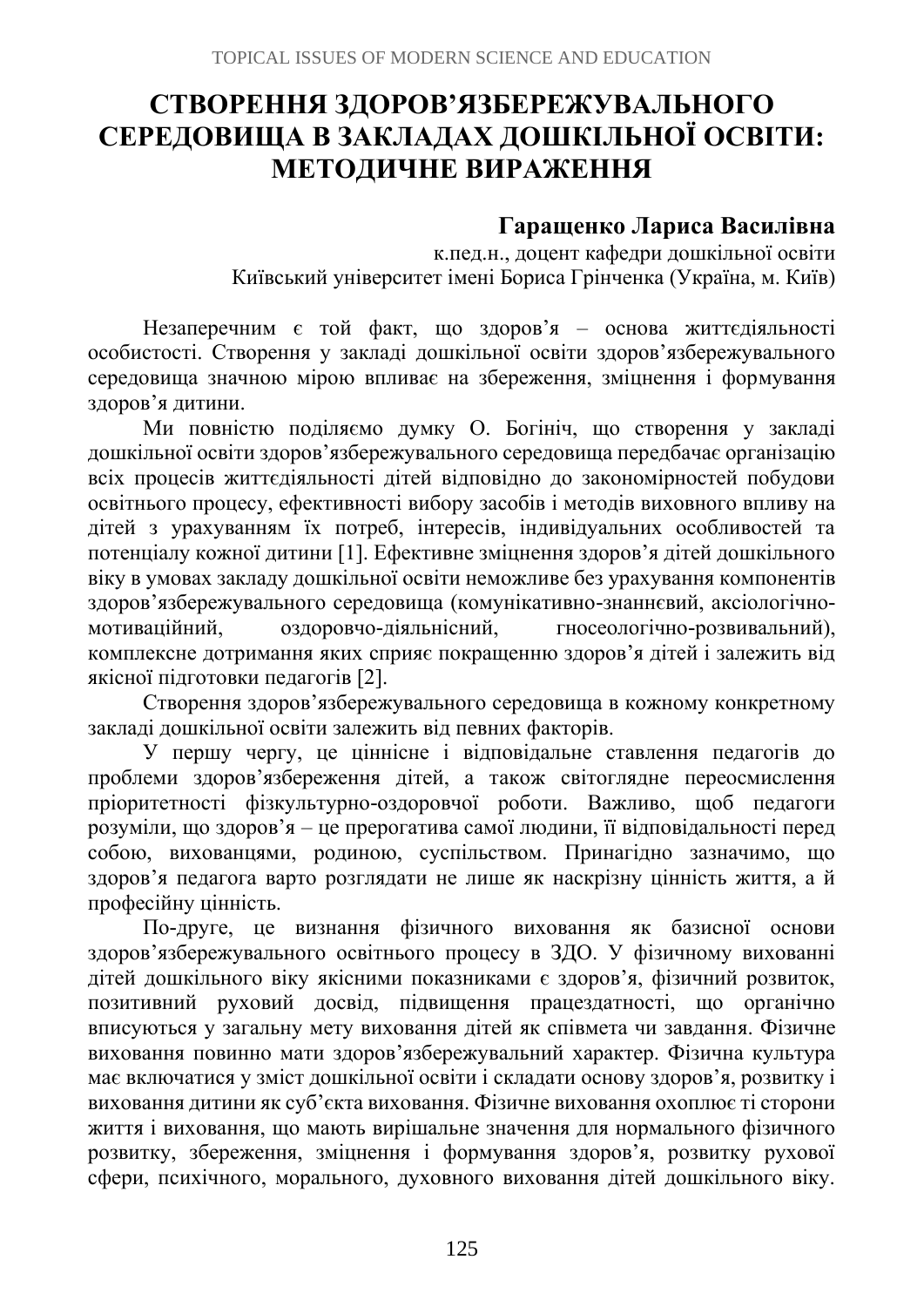Все це стає можливим за умови правильної побудови фізичного виховання як частини цілісного освітнього процесу.

По-третє, це здійснення моніторингу здоров'я та фізичного розвитку дітей. Важливо визначати і фіксувати якісні і кількісні показники засвоєння дітьми рухових дій для визначення рівня фізичної підготовленості та виявлення потенційних можливостей дітей у руховій діяльності. Діагностику та корекцію фізичного розвитку доцільно розглядати в контексті саме педагогічної проблеми, не як короткотривалий захід, а як цілісний процес, органічно включений в освітню систему. Саме на основі результатів моніторингу спрямовується на робота на розвиток потенціалу дітей, окреслюються перспективи роботи з дітьми підготовчої та спеціальної груп здоров'я.

По-четверте, це готовність педагогів здійснювати фізкультурно-оздоровчу діяльність в умовах поліпрограмового простору, використовувати багатий арсенал різноманітних засобів фізичного виховання та оздоровлення дітей. Система фізичного виховання та оздоровлення дітей дошкільного віку виражається у соціально-цільових установках, наявності науково-методичних основ (науково-практичні знання про закономірності, правила, засоби і методи фізичного виховання), наявності програмо-методичних матеріалів, відібраних і систематизованих відповідно до цільових установок. Однак тенденція до погіршення здоров'я дітей, зниження рівня фізичної підготовленості засвідчують, що ця система функціонує недостатньо ефективно. Таким чином, натепер виникла потреба в її удосконаленні шляхом підбору адекватних засобів і методів навчання дітей фізичних вправ, використання традиційних і нетрадиційних засобів, методів і форм роботи.

По-п'яте, це уміння оцінювати наявні оптимальні умови закладу дошкільної освіти для ефективного використання інноваційних оздоровчих технологій у системі фізичного виховання дітей. Різноманітні оздоровчі технології приваблюють педагогів різноманітністю своїх засобів і новизною. Однак важливо вдумливо, доцільно і систематично їх використовувати в освітньому процесі закладу дошкільної освіти. Необхідно радитися з медиками, психологами, батьками, достеменно знати особливості технології (у чому сутність технології, яка її мета і результат, яке обладнання потрібно, хто буде проводити, яке місце вона буде займати у розпорядку життєдіяльності дітей, у якій формі фізкультурно-оздоровчої роботи доцільна).

По-шосте, це забезпечення розвивального фізкультурно-ігрового середовища у кожній віковій групі. У процесі проєктування розвивального фізкультурного середовища необхідно враховувати вікові та індивідуальні особливості дітей раннього і дошкільного віку, їх інтереси, потреби і можливості. Особливу увагу слід звернути на умови для самостійної рухової діяльності дітей. З метою реалізації індивідуальних інтересів, нахилів і потреб дітей, фізкультурно-ігрове середовище має забезпечити право і свободу вибору дитиною різних видів рухової діяльності.

Крім цього, важливим є якість процесів життєдіяльності дітей упродовж дня в закладі дошкільної освіти та вдома. Маємо на увазі, що життєдіяльність дітей має бути оптимально активною, насиченою, цікавою та безпечною. Якість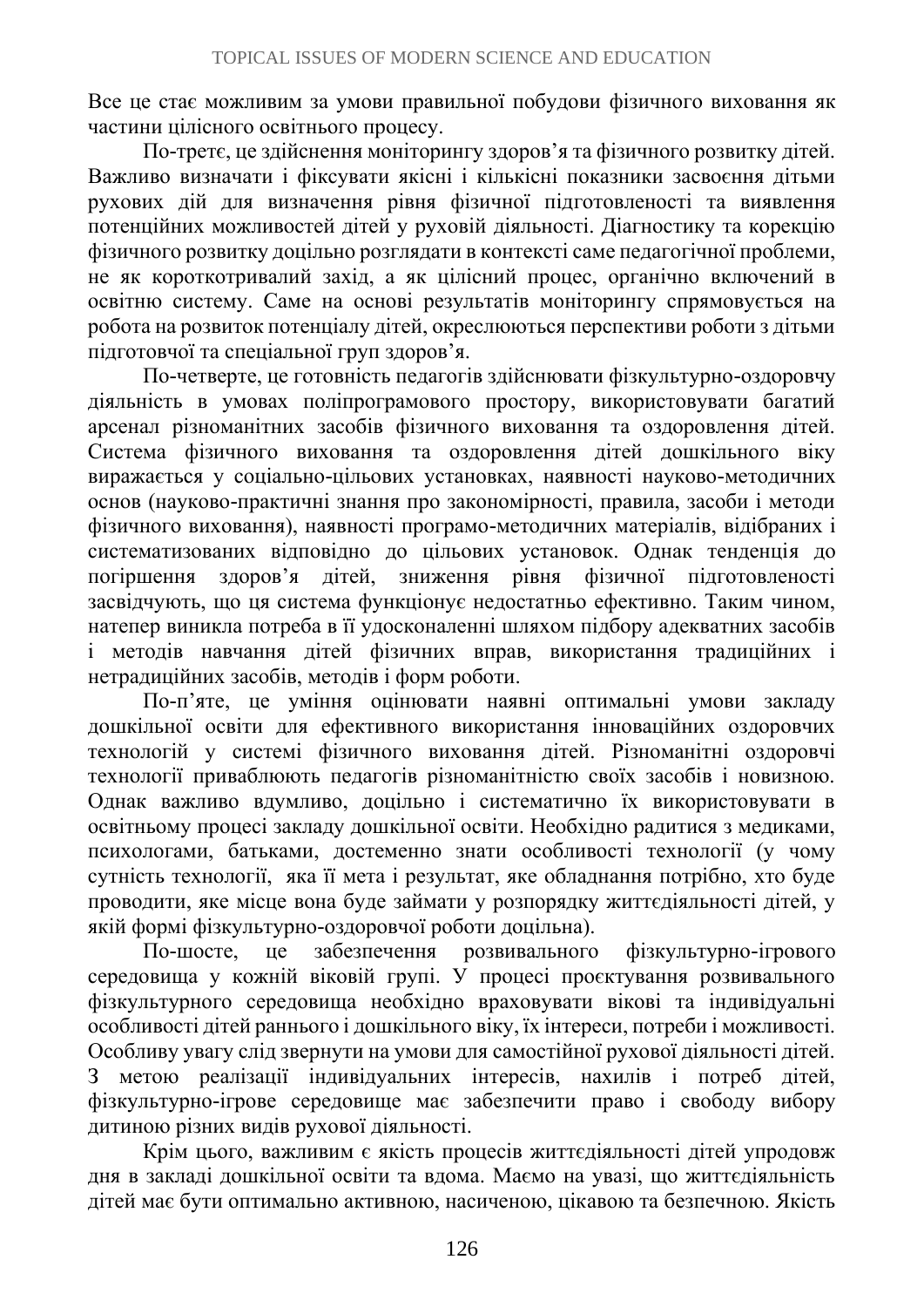процесів життєдіяльності дітей – це, у першу чергу, достатня рухова активність, оптимальні фізичні навантаження, психологічний комфорт, дотримання екологогігієнічних умов, гігієна приміщення, одягу, сну, якість харчування, культура серверування столу та ін.

Переконані, що формування навичок адекватної здорової поведінки дітей має відбуватися у практичній діяльності, на основі чуттєвого досвіду, в умовах здорового способу життєдіяльності. Шляхами забезпечення рухової активності дітей вважаємо дотримання рухового режиму (проведення різноманітних форм фізкультурно-оздоровчої роботи відповідно до програми та методичних рекомендацій), достатню площу для рухів у приміщенні та на повітрі; врахування часу і місця для самостійної рухової діяльності; включення рухів в усі види діяльності дітей та ін.

Необхідно зробити наголос на тому, що важливо розглядати технологію реалізації фізкультурно-оздоровчої роботи не як формальне повторення різних видів рухової діяльності, а як вдумливий пошук їх варіантів, різноманітних засобів виховного впливу на дітей для ефективного перебігу фізичного розвитку дітей. Надзвичайно важливо встановити довірливі стосунки з вихованцями, найти оптимальний спосіб власної поведінки та її конструювання, демонструвати дітям приклади ведення здорового способу життя. Роздратованість, авторитарність, нетерпимість можуть стати причиною і власного психологічного дискомфорту.

Таким чином, створення здоров'язбережувального середовища в умовах закладу дошкільної освіти передбачає забезпечення позитивної динаміки у стані здоров'я, фізичного, рухового, особистісного розвитку дітей. Закономірно, що це передбачає ціннісне ставлення вихователів до проблеми здоров'язбереження дітей та їх готовність практично реалізувати завдання фізкультурно-оздоровчого напряму у власній професійній діяльності.

#### **ЛІТЕРАТУРА:**

1. Богініч О. Пріоритети у сфері фізичного розвитку дитини дошкільного віку // Оптимізація фізичного розвитку дитини у вітчизняній системі освіти : монографія / Е. Вільчковський [та ін.]. Запоріжжя: ЗОІППО, 2010. С. 124−148.

2. Лісневська Н. В. Педагогічні умови створення здоров'язберігаючого середовища в дошкільному навчальному закладі : автореф. дис. … к-да пед. наук: 13.00.08 / Наталія Валентинівна Лісневська; Ін-т проблем виховання НАПН України. Київ, 2016. 36 с.

3. Гаращенко Л. В. Розвиток ідеї здоров'язбереження у фізичному вихованні дітей в дошкільних закладах України (друга половина ХХ – початок ХХІ століття) : дис. канд. пед. наук : 13.00.01 / Гаращенко Лариса Василівна ; Київський університет імені Бориса Грінченка. Київ, 2014. 253 с.

4. Петько Л. В. Гурток «Мандрівники» та формування соціальної активності молодших школярів. *Педагогічний альманах* : зб. наук. праць / Редкол. В. В. Кузьменко та ін. Херсон : КВНЗ «Херсонська академія неперервної освіти», 2018. Вип. 37. С. 34−39.